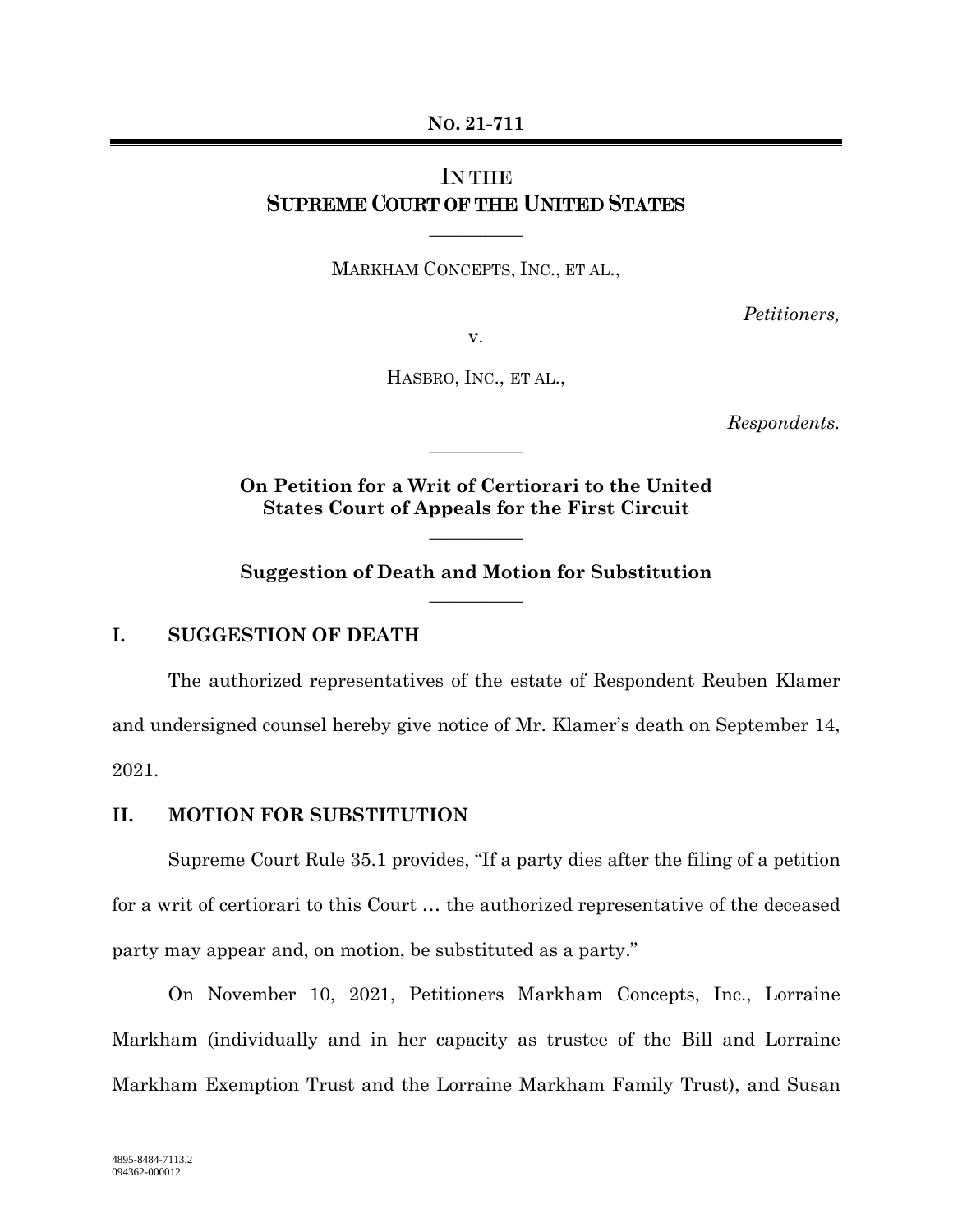Garretson filed a petition for a writ of certiorari to review the judgment of the U.S. Court of Appeals for the First Circuit, entered on June 14, 2021 ("Judgment"). Mr. Klamer, a party to the underlying case, died after the First Circuit entered the Judgment and before Petitioners filed their petition for a writ of certiorari.

Beatrice Pardo and Paul Glass are the co-executors and authorized representatives of Mr. Klamer's estate and the co-trustees of the Reuben B. Klamer Living Trust (the "Trust"). Declaration of Beatrice Pardo, ¶¶ 3-4. The Trust is the assignee of and successor-in-interest to all of Mr. Klamer's rights and claims to The Game of Life (the copyright termination rights to which are the subject of the Judgment) and this action. *Id.*, ¶ 4 and Ex. A.

As the authorized representatives of Mr. Klamer's estate and co-trustees of the Trust, Ms. Pardo and Mr. Glass respectfully request that the Trust be substituted for Mr. Klamer as a party. All parties have informed undersigned counsel that they consent to this request.

PATRICIA L. GLASER THOMAS P. BURKE JR. GLASER WEIL FINK HOWARD AVCHEN & SHAPIRO LLP 10250 Constellation Blvd. Los Angeles, CA 90067 (310) 553-3000

January 21, 2022 Respectfully submitted,

ERICA J. VAN LOON *COUNSEL OF RECORD* JOSHUA J. POLLACK NIXON PEABODY LLP 300 S. Grand Avenue, Suite 4100 Los Angeles, CA 90071 (213) 629-6000 evanloon@nixonpeabody.com

*Counsel for Respondent Reuben Klamer, By and Through the Personal Representatives of His Estate*